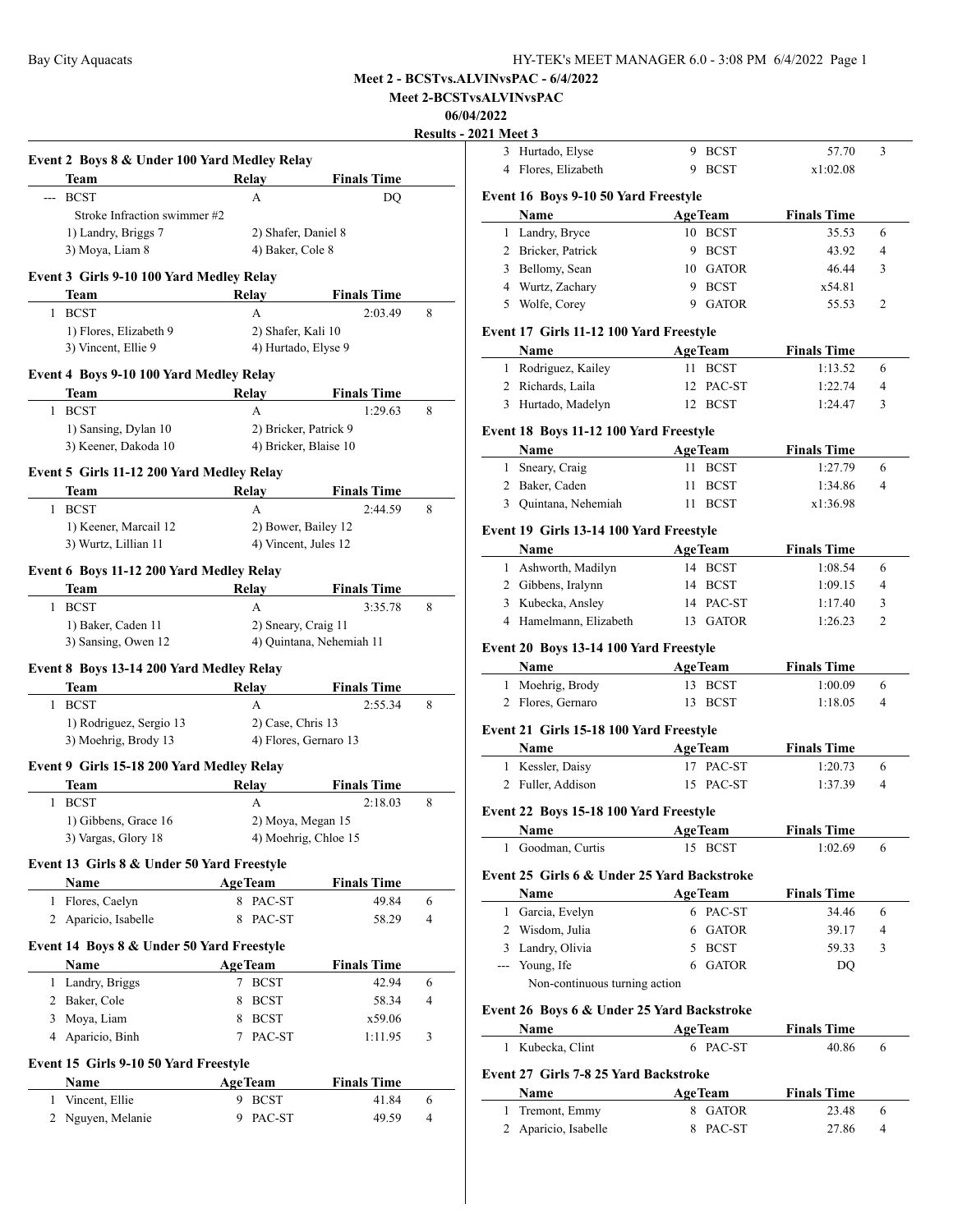**Meet 2-BCSTvsALVINvsPAC**

#### **06/04/2022**

**Results - 2021 Meet 3**

 $\frac{1}{2}$ 

| (Event 27 Girls 7-8 25 Yard Backstroke) |                                       |   |                |                    |                |  |
|-----------------------------------------|---------------------------------------|---|----------------|--------------------|----------------|--|
|                                         | <b>Name</b>                           |   | <b>AgeTeam</b> | <b>Finals Time</b> |                |  |
| 3                                       | Sanchez, Emily                        | 8 | <b>GATOR</b>   | 28.11              | 3              |  |
| 4                                       | Kubecka, Bailey                       | 8 | PAC-ST         | 28.55              | $\overline{c}$ |  |
| 5.                                      | Flores, Caelyn                        | 8 | PAC-ST         | x30.06             |                |  |
| 6                                       | Aparicio, Alivia                      | 8 | PAC-ST         | x32.67             |                |  |
|                                         | Tanner, Kynlee                        | 8 | PAC-ST         | x37.69             |                |  |
| 8                                       | Morones, Madelyn                      |   | PAC-ST         | x40.83             |                |  |
|                                         | Tapia, Sienna                         | 8 | PAC-ST         | DO                 |                |  |
|                                         | Shoulders past vertical toward breast |   |                |                    |                |  |
|                                         | Berardi, Emmy                         | 8 | PAC-ST         | DO)                |                |  |
|                                         | Pulling on lane line                  |   |                |                    |                |  |

## **Event 28 Boys 7-8 25 Yard Backstroke**

|   | Name                 |   | <b>AgeTeam</b> | <b>Finals Time</b> |   |
|---|----------------------|---|----------------|--------------------|---|
| 1 | Shafer, Daniel       | 8 | <b>BCST</b>    | 25.94              | 6 |
|   | 2 Landry, Briggs     |   | <b>BCST</b>    | 26.03              | 4 |
| 3 | Baker, Cole          | 8 | <b>BCST</b>    | x31.17             |   |
| 4 | Ho, Jason            |   | <b>GATOR</b>   | 31.19              | 3 |
| 5 | Guerra, AlexZander   |   | <b>GATOR</b>   | 37.75              | 2 |
| 6 | Covarrubias, James   |   | <b>GATOR</b>   | x42.64             |   |
|   | Mauerhan, Caleb      |   | <b>GATOR</b>   | x45.01             |   |
|   | --- Luna, Andrew     | 8 | <b>GATOR</b>   | DO                 |   |
|   | Pulling on lane line |   |                |                    |   |
|   | Jacoby, Lane         | 8 | PAC-ST         | DO                 |   |
|   | Pulling on lane line |   |                |                    |   |

#### **Event 29 Girls 9-10 25 Yard Backstroke**

|    | <b>Name</b>            | <b>AgeTeam</b> |              | <b>Finals Time</b> |                |
|----|------------------------|----------------|--------------|--------------------|----------------|
|    | Ho, Fiona              |                | 10 GATOR     | 21.58              | 6              |
|    | Nguyen, Melanie        | 9              | PAC-ST       | 26.07              | $\overline{4}$ |
|    | Shafer, Kali           | 10             | <b>BCST</b>  | 27.48              | 3              |
| 4  | Richards, Ellen-Claire |                | 10 PAC-ST    | 27.98              | $\overline{c}$ |
| 5. | Flores, Brynna         | 10             | PAC-ST       | x29.18             |                |
| 6  | Cuello, Mia            | 9              | <b>GATOR</b> | 32.23              |                |
|    | Morones, Analisa       | 10             | PAC-ST       | x32.40             |                |
| 8  | Martinez, Isabella     | 10             | <b>BCST</b>  | 32.73              |                |
| 9  | Garcia, Lilly          | 9              | PAC-ST       | x33.81             |                |
| 10 | Allen, Michelle        | 9              | <b>GATOR</b> | x36.27             |                |
| 11 | Flores, Elizabeth      | 9              | <b>BCST</b>  | x41.57             |                |

#### **Event 30 Boys 9-10 25 Yard Backstroke**

|   | <b>Name</b>                   | <b>AgeTeam</b> |              | <b>Finals Time</b> |                |
|---|-------------------------------|----------------|--------------|--------------------|----------------|
|   | Sansing, Dylan                | 10             | <b>BCST</b>  | 20.68              | 6              |
|   | 2 Bellomy, Sean               | 10.            | <b>GATOR</b> | 22.31              | $\overline{4}$ |
| 3 | Obenhaus, Patrick             |                | 10 PAC-ST    | 23.58              | 3              |
| 4 | Wolfe, Corey                  | 9              | <b>GATOR</b> | 29.87              | $\overline{c}$ |
|   | 5 Wurtz, Zachary              | 9              | <b>BCST</b>  | 37.26              |                |
|   | 6 Covarrubias, Jesse          | 10             | <b>GATOR</b> | x44.14             |                |
|   | 7 Young, IsaiYay              | 9              | <b>GATOR</b> | x1:00.50           |                |
|   | --- Johnston, Trace           | 9              | <b>GATOR</b> | DO                 |                |
|   | Non-continuous turning action |                |              |                    |                |

## **Event 31 Girls 11-12 50 Yard Backstroke**

 $\overline{a}$ 

| <b>Name</b>        | <b>AgeTeam</b> | <b>Finals Time</b> |                  |
|--------------------|----------------|--------------------|------------------|
| 1 Obenhaus, Audrey | 12 PAC-ST      | 39.20              | 6                |
| 2 Bower, Bailey    | 12 BCST        | 42.28              | $\boldsymbol{A}$ |

|                                         | 1 меет э           |  |           |       |   |  |
|-----------------------------------------|--------------------|--|-----------|-------|---|--|
|                                         | 3 Chandler, Lily   |  | 12 BCST   | 46.45 | 3 |  |
|                                         | 4 Trent, Charlotte |  | 11 PAC-ST | 55.08 | 2 |  |
|                                         | 5 Nelson, Laura    |  | 11 GATOR  | 55.87 |   |  |
|                                         | --- Garcia, Zoev   |  | 12 PAC-ST | DO    |   |  |
| Toes curled over gutter after the start |                    |  |           |       |   |  |

## **Event 32 Boys 11-12 50 Yard Backstroke**

| <b>Name</b>          | <b>AgeTeam</b> | <b>Finals Time</b> |
|----------------------|----------------|--------------------|
| 1 Chandler, Hank     | 11 BCST        | 49.61              |
| 2 Quintana, Nehemiah | 11 BCST        | 57.52              |

#### **Event 33 Girls 13-14 50 Yard Backstroke**

| <b>Name</b>                             |  | <b>AgeTeam</b> | <b>Finals Time</b> |                |  |
|-----------------------------------------|--|----------------|--------------------|----------------|--|
| 1 Gibbens, Iralynn                      |  | 14 BCST        | 37.21              | $\mathfrak{h}$ |  |
| 2 Ramsey, Zoie                          |  | 13 GATOR       | 45.82              | 4              |  |
| 3 Riccio, Brigid                        |  | 13 PAC-ST      | 50.14              | 3              |  |
| --- Kubecka, Ansley                     |  | 14 PAC-ST      | DO                 |                |  |
| Toes curled over gutter after the start |  |                |                    |                |  |

#### **Event 35 Girls 15-18 50 Yard Backstroke**

| Name              | <b>AgeTeam</b> | <b>Finals Time</b> |  |
|-------------------|----------------|--------------------|--|
| 1 Riccio, Lavery  | 16 PAC-ST      | 38.10<br>-6        |  |
| 2 Fuller, Addison | 15 PAC-ST      | 56.16<br>4         |  |

# **Event 39 Girls 8 & Under 25 Yard Breaststroke**

| Name |                         | <b>AgeTeam</b> | <b>Finals Time</b> |                |
|------|-------------------------|----------------|--------------------|----------------|
|      | 1 Kubecka, Bailey       | 8 PAC-ST       | 31.89              | $\mathfrak{h}$ |
|      | 2 Aparicio, Alivia      | 8 PAC-ST       | 39.01              |                |
|      | --- Flores, Caelyn      | 8 PAC-ST       | DO                 |                |
|      | Downward butterfly kick |                |                    |                |

## **Event 40 Boys 8 & Under 25 Yard Breaststroke**

|    | <b>Name</b>                                    | <b>AgeTeam</b> |             | <b>Finals Time</b> |   |  |
|----|------------------------------------------------|----------------|-------------|--------------------|---|--|
| I. | Morales, Owen                                  |                | <b>BCST</b> | 35.53              | 6 |  |
|    | 2 Aparicio, Binh                               |                | PAC-ST      | 59.84              | 4 |  |
|    | --- Richards, Oliver                           | 8              | PAC-ST      | DO                 |   |  |
|    | Hands brought beyond the hipline during stroke |                |             |                    |   |  |
|    | --- Shafer, Daniel                             |                | <b>BCST</b> | DO                 |   |  |
|    | One hand touch                                 |                |             |                    |   |  |

# **Event 41 Girls 9-10 25 Yard Breaststroke**

| Name                                           | <b>AgeTeam</b> |             | <b>Finals Time</b> |                |  |  |  |  |
|------------------------------------------------|----------------|-------------|--------------------|----------------|--|--|--|--|
| Vincent, Ellie                                 | 9              | <b>BCST</b> | 26.18              | 6              |  |  |  |  |
| 2 Richards, Ellen-Claire                       |                | 10 PAC-ST   | 29.12              | 4              |  |  |  |  |
| 3 Nguyen, Melanie                              | 9              | PAC-ST      | 32.97              | 3              |  |  |  |  |
| 4 Flores, Elizabeth                            | 9              | <b>BCST</b> | 33.58              | $\overline{2}$ |  |  |  |  |
| --- Bernardi, Edie                             | 10             | PAC-ST      | DQ                 |                |  |  |  |  |
| Seissors kick                                  |                |             |                    |                |  |  |  |  |
| --- Tapia, Jiselle                             | 10             | PAC-ST      | DO                 |                |  |  |  |  |
| One hand touch                                 |                |             |                    |                |  |  |  |  |
| Flores, Brynna                                 | 10             | PAC-ST      | DO                 |                |  |  |  |  |
| Hands brought beyond the hipline during stroke |                |             |                    |                |  |  |  |  |

# **Event 42 Boys 9-10 25 Yard Breaststroke**

| <b>Name</b>         | <b>AgeTeam</b> |           |       |                  |
|---------------------|----------------|-----------|-------|------------------|
| 1 Bricker, Patrick  |                | 9 BCST    | 26.01 | $\mathfrak{h}$   |
| 2 Obenhaus, Patrick |                | 10 PAC-ST | 35.10 | $\boldsymbol{A}$ |
| 3 Garcia, Edward    |                | 10 PAC-ST | 36.26 | -3               |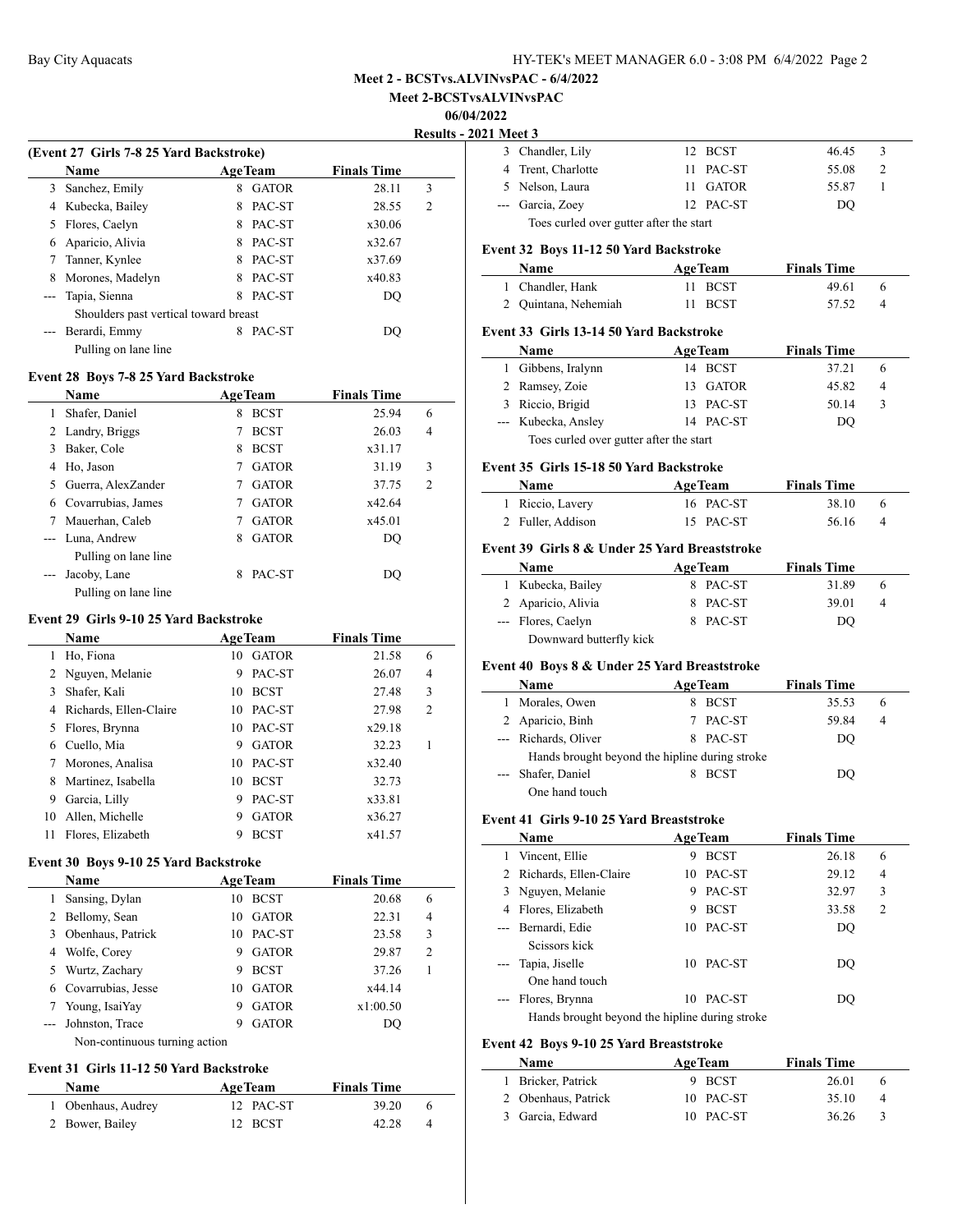**Meet 2-BCSTvsALVINvsPAC**

# **06/04/2022**

 $\frac{021}{2}$ 

|              | (Event 42 Boys 9-10 25 Yard Breaststroke)  |                                                |                             |                     |
|--------------|--------------------------------------------|------------------------------------------------|-----------------------------|---------------------|
|              | Name                                       | <b>AgeTeam</b>                                 | <b>Finals Time</b>          |                     |
|              | --- Bricker, Blaise                        | 10 BCST                                        | <b>DQ</b>                   |                     |
|              |                                            | Hands brought beyond the hipline during stroke |                             |                     |
|              | Event 43 Girls 11-12 50 Yard Breaststroke  |                                                |                             |                     |
|              | Name                                       | <b>AgeTeam</b>                                 | <b>Finals Time</b>          |                     |
|              | 1 Keener, Marcail                          | 12 BCST                                        | 42.99                       | 6                   |
|              | 2 Obenhaus, Audrey                         | 12 PAC-ST                                      | 50.95                       | $\overline{4}$      |
|              | 3 Richards, Laila                          | 12 PAC-ST                                      | 53.38                       | 3                   |
|              | 4 Bower, Bailey                            | 12 BCST                                        | 54.36                       | $\overline{2}$      |
|              | 5 Trent, Charlotte                         | 11 PAC-ST                                      | x57.42                      |                     |
|              | 6 Hurtado, Madelyn                         | 12 BCST                                        | x57.54                      |                     |
|              | 7 Vincent, Jules                           | 12 BCST                                        | x57.60                      |                     |
|              | --- Garcia, Zoey                           | 12 PAC-ST                                      | DQ                          |                     |
|              |                                            |                                                |                             |                     |
|              |                                            | Hands brought beyond the hipline during stroke |                             |                     |
|              | Event 44 Boys 11-12 50 Yard Breaststroke   |                                                |                             |                     |
|              | Name                                       | <b>AgeTeam</b>                                 | <b>Finals Time</b>          |                     |
|              | 1 Baker, Caden                             | 11 BCST                                        | 50.67                       | 6                   |
|              | 2 Chandler, Hank                           | <b>BCST</b><br>11                              | 56.83                       | $\overline{4}$      |
|              | 3 Reyes, Alexandro                         | 11 BCST                                        | x1:08.76                    |                     |
|              | Event 45 Girls 13-14 50 Yard Breaststroke  |                                                |                             |                     |
|              | Name                                       | <b>AgeTeam</b>                                 | <b>Finals Time</b>          |                     |
|              | 1 Gibbens, Iralynn                         | 14 BCST                                        | 46.86                       | 6                   |
|              |                                            |                                                |                             | $\overline{4}$      |
|              | 2 Riccio, Brigid                           | 13 PAC-ST                                      | 57.98                       |                     |
|              | Event 46 Boys 13-14 50 Yard Breaststroke   |                                                |                             |                     |
|              | Name                                       | <b>AgeTeam</b>                                 | <b>Finals Time</b>          |                     |
|              | 1 Moehrig, Brody                           | 13 BCST                                        | 37.38                       | 6                   |
|              | 2 Flores, Gernaro                          | 13 BCST                                        | 49.94                       | $\overline{4}$      |
|              | 3 Case, Chris                              | 13 BCST                                        | x1:07.68                    |                     |
|              | Event 47 Girls 15-18 50 Yard Breaststroke  |                                                |                             |                     |
|              |                                            | <b>AgeTeam</b>                                 | <b>Finals Time</b>          |                     |
|              | Name                                       |                                                | 45.15                       |                     |
|              | 1 Riccio, Lavery<br>2 Kessler, Daisy       | 16 PAC-ST                                      | 46.04                       | 6<br>$\overline{4}$ |
|              | 3 Fuller, Addison                          | 17 PAC-ST                                      |                             |                     |
|              |                                            | 15 PAC-ST                                      | x1:11.46                    |                     |
|              | Event 48 Boys 15-18 50 Yard Breaststroke   |                                                |                             |                     |
|              | Name                                       | <b>AgeTeam</b>                                 | <b>Finals Time</b>          |                     |
|              | 1 Goodman, Curtis                          | 15 BCST                                        | 35.67                       | 6                   |
|              | 2 Kubecka, Ty                              | PAC-ST<br>17                                   | 36.72                       | 4                   |
|              | Event 51 Girls 8 & Under 25 Yard Butterfly |                                                |                             |                     |
|              | <b>Name</b>                                |                                                |                             |                     |
| 1            | Wisdom, Julia                              | <b>AgeTeam</b><br>6 GATOR                      | <b>Finals Time</b><br>38.31 | 6                   |
|              | --- Tremont, Emmy                          | <b>GATOR</b><br>8                              |                             |                     |
|              |                                            |                                                | DQ                          |                     |
|              | One hand touch                             |                                                |                             |                     |
|              | Sanchez, Emily                             | <b>GATOR</b><br>8                              | DQ                          |                     |
|              | One hand touch                             |                                                |                             |                     |
|              | Event 52 Boys 8 & Under 25 Yard Butterfly  |                                                |                             |                     |
|              | Name                                       | <b>AgeTeam</b>                                 | <b>Finals Time</b>          |                     |
|              | Moya, Liam                                 | 8 BCST                                         | 35.65                       | 6                   |
| $\mathbf{1}$ |                                            |                                                |                             |                     |
|              | 2 Richards, Oliver                         | 8<br>PAC-ST                                    | 35.88                       | $\overline{4}$      |
|              | --- Luna, Andrew                           | 8 GATOR                                        | DQ                          |                     |

|              | 021 Meet 3                                   |                                     |                    |   |
|--------------|----------------------------------------------|-------------------------------------|--------------------|---|
| ---          | Bellomy, Marcus<br>Scissors kick             | 6 GATOR                             | DQ                 |   |
| $---$        | Ho, Jason                                    | 7 GATOR                             | DQ                 |   |
|              | One hand touch                               |                                     |                    |   |
|              | Event 53 Girls 9-10 25 Yard Butterfly        |                                     |                    |   |
|              | Name                                         | <b>AgeTeam</b>                      | <b>Finals Time</b> |   |
| 1            | Tremont, Annabelle                           | 10 GATOR                            | 23.39              | 6 |
|              | 2 Vincent, Ellie                             | 9 BCST                              | 24.33              | 4 |
| 3            | Tapia, Jiselle                               | 10 PAC-ST                           | 32.29              | 3 |
|              | 4 Shafer, Kali                               | 10 BCST                             | 41.36              | 2 |
|              | 5 Cuello, Mia                                | 9 GATOR                             | 45.49              | 1 |
|              | Event 54 Boys 9-10 25 Yard Butterfly         |                                     |                    |   |
|              | Name                                         | <b>AgeTeam</b>                      | <b>Finals Time</b> |   |
| $\mathbf{1}$ | Keener, Dakoda                               | 10 BCST                             | 19.11              | 6 |
|              | Event 55 Girls 11-12 50 Yard Butterfly       |                                     |                    |   |
|              | Name                                         | <b>AgeTeam</b>                      | <b>Finals Time</b> |   |
|              | 1 Wurtz, Lillian                             | 11<br><b>BCST</b>                   | 35.92              | 6 |
|              | 2 Rodriguez, Kailey                          | 11<br><b>BCST</b>                   | 40.14              | 4 |
|              | 3 Chandler, Lily                             | 12 BCST                             | x42.34             |   |
|              | 4 Vincent, Jules                             | 12 BCST                             | x54.33             |   |
|              | Event 56 Boys 11-12 50 Yard Butterfly        |                                     |                    |   |
|              | Name                                         | <b>AgeTeam</b>                      | <b>Finals Time</b> |   |
|              | 1 Sansing, Owen                              | 12 BCST                             | 53.97              | 6 |
|              | 2 Geiling, Jeremy                            | 11.<br><b>GATOR</b>                 | 1:06.83            | 4 |
|              | --- Sneary, Craig<br>Scissors kick           | 11<br><b>BCST</b>                   | DQ                 |   |
| $---$        | Reyes, Alexandro<br>Arms underwater recovery | 11 BCST                             | DQ                 |   |
|              | Event 57 Girls 13-14 50 Yard Butterfly       |                                     |                    |   |
|              | Name                                         | <b>AgeTeam</b>                      | <b>Finals Time</b> |   |
|              | 1 Ashworth, Madilyn                          | 14 BCST                             | 33.12              | 6 |
|              | 2 Hamelmann, Elizabeth                       | 13 GATOR                            | 45.27              | 4 |
| 3            | Ramsey, Zoie                                 | <b>GATOR</b><br>13                  | 1:03.33            | 3 |
|              | Event 58 Boys 13-14 50 Yard Butterfly        |                                     |                    |   |
|              | <b>Name</b>                                  | AgeTeam                             | <b>Finals Time</b> |   |
| $\mathbf{1}$ | Rodriguez, Sergio                            | 13 BCST                             | 34.44              | 6 |
| 2            | Moehrig, Brody                               | 13<br><b>BCST</b>                   | 34.93              | 4 |
|              |                                              |                                     |                    |   |
|              | Event 59 Girls 15-18 50 Yard Butterfly       |                                     |                    |   |
|              | Name                                         | <b>AgeTeam</b><br><b>BCST</b><br>15 | <b>Finals Time</b> | 6 |
| $\mathbf{1}$ | Moehrig, Chloe<br>2 Kessler, Daisy           | 17<br>PAC-ST                        | 36.93<br>38.74     | 4 |
|              |                                              |                                     |                    |   |
|              |                                              |                                     |                    |   |
|              | Event 63 Girls 6 & Under 25 Yard Freestyle   |                                     |                    |   |
|              | Name                                         | <b>AgeTeam</b>                      | <b>Finals Time</b> |   |
| 1            | Wisdom, Julia                                | 6 GATOR                             | 33.05              | 6 |
|              | 2 Young, Ife                                 | <b>GATOR</b><br>6                   | 33.96              | 4 |
|              | 3 Garcia, Evelyn                             | PAC-ST<br>6                         | 34.67              | 3 |
|              | 4 Landry, Olivia                             | <b>BCST</b><br>5                    | 44.25              | 2 |
|              | Event 64 Boys 6 & Under 25 Yard Freestyle    |                                     |                    |   |
|              | Name                                         | <b>AgeTeam</b>                      | <b>Finals Time</b> |   |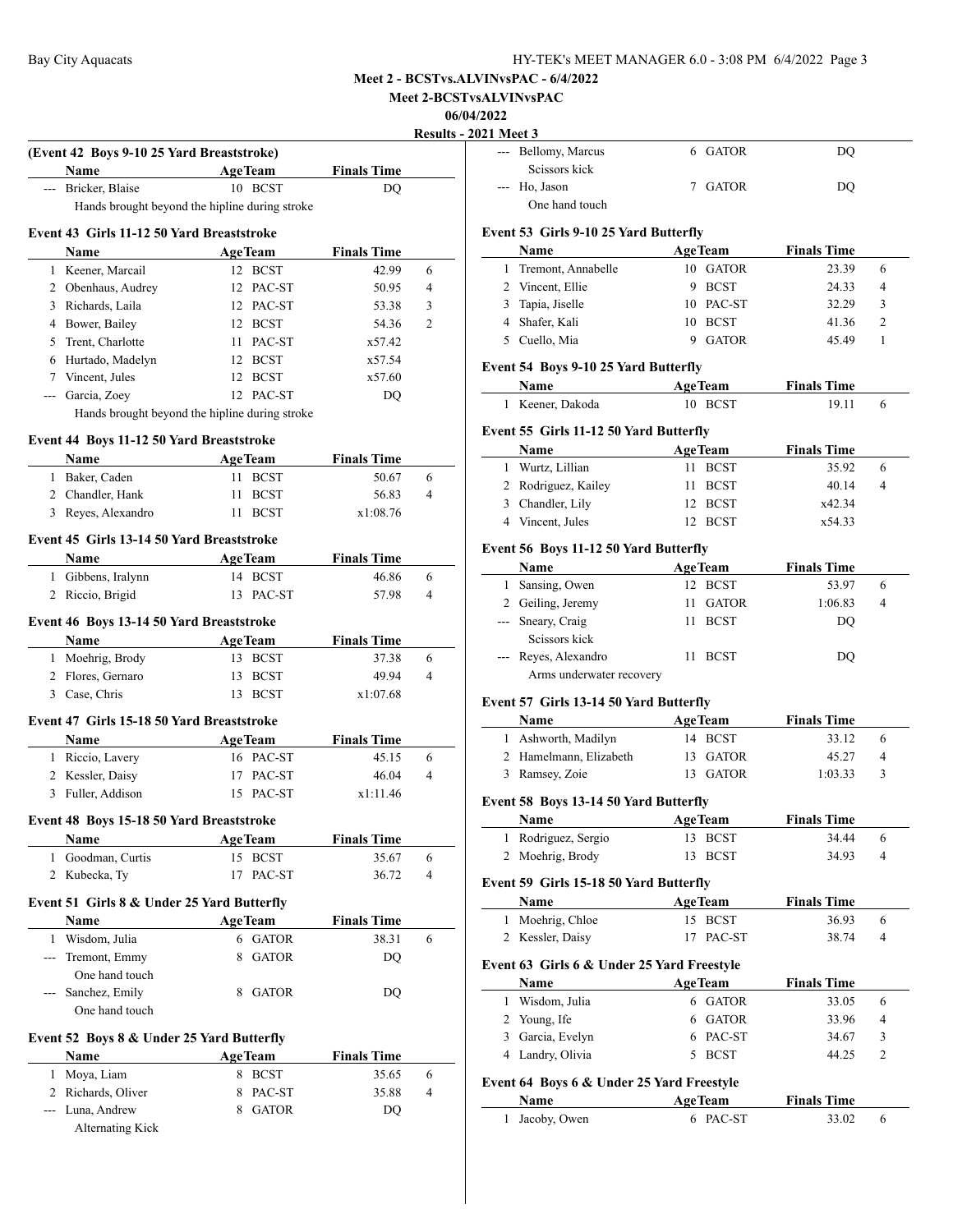| HY-TEK's MEET MANAGER 6.0 - 3:08 PM 6/4/2022 Page 4 |  |  |  |  |
|-----------------------------------------------------|--|--|--|--|
|                                                     |  |  |  |  |

**Meet 2-BCSTvsALVINvsPAC**

#### **06/04/2022**

**2021 Meet 3** 

|                                          |   |                                      |                                                                                           | <b>Results - 2</b> |
|------------------------------------------|---|--------------------------------------|-------------------------------------------------------------------------------------------|--------------------|
|                                          |   |                                      |                                                                                           |                    |
| <b>Name</b>                              |   |                                      | <b>Finals Time</b>                                                                        |                    |
| Kubecka, Clint                           | 6 |                                      | 35.64                                                                                     | 4                  |
| Bellomy, Marcus                          | 6 | <b>GATOR</b>                         | 35.80                                                                                     | 3                  |
| Moya, Ian                                | 6 | <b>BCST</b>                          | 41.31                                                                                     | $\overline{c}$     |
|                                          |   |                                      |                                                                                           |                    |
| <b>Name</b>                              |   |                                      | <b>Finals Time</b>                                                                        |                    |
| Kubecka, Bailey                          | 8 | PAC-ST                               | 20.28                                                                                     | 6                  |
| Tremont, Emmy                            | 8 | <b>GATOR</b>                         | 21.57                                                                                     | 4                  |
| Aparicio, Alivia                         | 8 | PAC-ST                               | 24.15                                                                                     | 3                  |
| Aparicio, Isabelle                       | 8 | PAC-ST                               | x25.56                                                                                    |                    |
| Sanchez, Emily                           | 8 | <b>GATOR</b>                         | 26.92                                                                                     | $\overline{2}$     |
| Tanner, Kynlee                           | 8 | PAC-ST                               | x42.01                                                                                    |                    |
| Tapia, Sienna                            | 8 | PAC-ST                               | x42.10                                                                                    |                    |
| Berardi, Emmy                            | 8 | PAC-ST                               | x44.75                                                                                    |                    |
| Morones, Madelyn<br>Pulling on lane line | 8 | PAC-ST                               | <b>DQ</b>                                                                                 |                    |
|                                          |   | Event 65 Girls 7-8 25 Yard Freestyle | (Event 64 Boys 6 & Under 25 Yard Freestyle)<br><b>AgeTeam</b><br>PAC-ST<br><b>AgeTeam</b> |                    |

# **Event 66 Boys 7-8 25 Yard Freestyle**

 $\overline{a}$ 

|    | <b>Name</b>        |   | <b>AgeTeam</b> | <b>Finals Time</b> |                |
|----|--------------------|---|----------------|--------------------|----------------|
| 1  | Landry, Briggs     |   | <b>BCST</b>    | 20.53              | 6              |
|    | Morales, Owen      | 8 | <b>BCST</b>    | 21.80              | 4              |
| 3  | Baker, Cole        | 8 | <b>BCST</b>    | x23.25             |                |
| 4  | Shafer, Daniel     | 8 | <b>BCST</b>    | x24.27             |                |
| 5  | Ho, Jason          | 7 | <b>GATOR</b>   | 24.78              | 3              |
| 6  | Moya, Liam         | 8 | <b>BCST</b>    | x27.28             |                |
| 7  | Guerra, AlexZander | 7 | <b>GATOR</b>   | 28.66              | $\overline{2}$ |
| 8  | Richards, Oliver   | 8 | PAC-ST         | 29.75              | 1              |
| 9  | Aparicio, Binh     | 7 | PAC-ST         | 31.87              |                |
| 10 | Mauerhan, Caleb    | 7 | <b>GATOR</b>   | x31.94             |                |
| 11 | Bricker, Alexander | 7 | <b>BCST</b>    | x32.20             |                |
| 12 | Jacoby, Lane       | 8 | PAC-ST         | x34.68             |                |
| 13 | Luna, Andrew       | 8 | <b>GATOR</b>   | x44.97             |                |
| 14 | Covarrubias, James |   | <b>GATOR</b>   | x45.11             |                |

#### **Event 67 Girls 9-10 25 Yard Freestyle**

|    | Name                   |    | <b>AgeTeam</b> | <b>Finals Time</b> |                |
|----|------------------------|----|----------------|--------------------|----------------|
| 1  | Tremont, Annabelle     | 10 | GATOR          | 19.06              | 6              |
| 2  | Shafer, Kali           | 10 | <b>BCST</b>    | 21.05              | 4              |
| 3  | Ho, Fiona              | 10 | <b>GATOR</b>   | 21.06              | 3              |
| 4  | Richards, Ellen-Claire | 10 | PAC-ST         | 21.07              | $\overline{2}$ |
| 5  | Flores, Brynna         | 10 | PAC-ST         | 25.04              | 1              |
| 6  | Martinez, Isabella     | 10 | <b>BCST</b>    | 26.02              |                |
| 7  | Tapia, Jiselle         | 10 | PAC-ST         | x28.77             |                |
| 8  | Morones, Analisa       | 10 | PAC-ST         | x29.51             |                |
| 9  | Allen, Michelle        | 9  | <b>GATOR</b>   | x33.14             |                |
| 10 | Cuello, Mia            | 9  | <b>GATOR</b>   | x35.10             |                |
| 11 | Garcia, Lilly          | 9  | PAC-ST         | x35.81             |                |
| 12 | Hill, Tinsley          | 10 | PAC-ST         | x37.63             |                |
| 13 | Bernardi, Edie         | 10 | PAC-ST         | x45.19             |                |
|    | Riccio, Chelsea        | 10 | PAC-ST         | DQ                 |                |
|    | Did not finish         |    |                |                    |                |

# **Event 68 Boys 9-10 25 Yard Freestyle**

| <b>Name</b>     | <b>AgeTeam</b> | <b>Finals Time</b> |  |
|-----------------|----------------|--------------------|--|
| 1 Landry, Bryce | 10 BCST        | 16.43              |  |

| 1 Meet 3 |                      |    |              |        |                |  |
|----------|----------------------|----|--------------|--------|----------------|--|
|          | 2 Sansing, Dylan     | 10 | <b>BCST</b>  | 16.68  | 4              |  |
| 3        | Obenhaus, Patrick    | 10 | PAC-ST       | 18.04  | 3              |  |
| 4        | Bellomy, Sean        | 10 | <b>GATOR</b> | 19.30  | $\overline{c}$ |  |
| 5.       | Wurtz, Zachary       | 9  | <b>BCST</b>  | x22.93 |                |  |
| 6        | Wolfe, Corey         | 9  | <b>GATOR</b> | 25.06  | 1              |  |
|          | Garcia, Edward       |    | 10 PAC-ST    | 26.14  |                |  |
| 8        | Covarrubias, Jesse   | 10 | <b>GATOR</b> | x39.06 |                |  |
| 9        | Johnston, Trace      | 9  | <b>GATOR</b> | x43.36 |                |  |
| 10       | Young, IsaiYay       | 9  | <b>GATOR</b> | x45.39 |                |  |
|          | Bricker, Blaise      | 10 | <b>BCST</b>  | DO     |                |  |
|          | Pulling on lane line |    |              |        |                |  |

#### **Event 69 Girls 11-12 50 Yard Freestyle**

|    | Name                |                 | <b>AgeTeam</b> | <b>Finals Time</b> |                |  |
|----|---------------------|-----------------|----------------|--------------------|----------------|--|
|    | Wurtz, Lillian      | 11              | <b>BCST</b>    | 31.42              | 6              |  |
|    | 2 Rodriguez, Kailey | 11              | <b>BCST</b>    | 32.48              | 4              |  |
|    | 3 Obenhaus, Audrey  | 12              | PAC-ST         | 32.98              | 3              |  |
| 4  | Bower, Bailey       | 12.             | <b>BCST</b>    | x34.19             |                |  |
|    | 5 Chandler, Lily    | 12 <sub>1</sub> | <b>BCST</b>    | x34.47             |                |  |
| 6  | Richards, Laila     |                 | 12 PAC-ST      | 37.20              | $\overline{c}$ |  |
|    | Vincent, Jules      | 12              | <b>BCST</b>    | x39.04             |                |  |
| 8  | Trent, Charlotte    | 11              | PAC-ST         | x44.50             |                |  |
| 9  | Nelson, Laura       | 11              | <b>GATOR</b>   | 45.44              |                |  |
| 10 | Garcia, Zoev        | 12              | PAC-ST         | x1:01.20           |                |  |

# **Event 70 Boys 11-12 50 Yard Freestyle**

| <b>Name</b>          | <b>AgeTeam</b> | <b>Finals Time</b> |   |
|----------------------|----------------|--------------------|---|
| 1 Sneary, Craig      | <b>BCST</b>    | 36.76              | 6 |
| 2 Baker, Caden       | <b>BCST</b>    | 39.09              | 4 |
| 3 Sansing, Owen      | 12 BCST        | x41.04             |   |
| 4 Chandler, Hank     | <b>BCST</b>    | x41.65             |   |
| 5 Geiling, Jeremy    | <b>GATOR</b>   | 42.51              | 3 |
| 6 Ouintana, Nehemiah | <b>BCST</b>    | x47.56             |   |

## **Event 71 Girls 13-14 50 Yard Freestyle**

|    | Name                                  | <b>AgeTeam</b>      | <b>Finals Time</b> |                |
|----|---------------------------------------|---------------------|--------------------|----------------|
| l. | Ashworth, Madilyn                     | 14 BCST             | 29.86              | 6              |
|    | 2 Kubecka, Ansley                     | 14 PAC-ST           | 33.37              | $\overline{4}$ |
| 3. | Riccio, Brigid                        | PAC-ST<br>13.       | 39.19              | 3              |
|    | 4 Hamelmann, Elizabeth                | <b>GATOR</b><br>13. | 39.26              | $\overline{c}$ |
| 5  | Ramsey, Zoie                          | <b>GATOR</b><br>13  | 44.06              |                |
|    | Event 72 Boys 13-14 50 Yard Freestyle |                     |                    |                |
|    | Name                                  | <b>AgeTeam</b>      | <b>Finals Time</b> |                |
|    | Flores, Gernaro                       | <b>BCST</b><br>13   | 34.37              | 6              |
|    | Case, Chris                           | <b>BCST</b><br>13   | 43.92              | 4              |

# **Event 73 Girls 15-18 50 Yard Freestyle**

| <b>Name</b>      | <b>AgeTeam</b> | <b>Finals Time</b> |  |
|------------------|----------------|--------------------|--|
| 1 Moehrig, Chloe | 15 BCST        | 29.79              |  |
| 2 Riccio, Lavery | 16 PAC-ST      | 31.71              |  |

# **Event 80 Boys 9-10 100 Yard IM**

| <b>Name</b>      | <b>AgeTeam</b> | <b>Finals Time</b> |                |
|------------------|----------------|--------------------|----------------|
| 1 Keener, Dakoda | 10 BCST        | 1:30.24            | 6              |
| 2 Landry, Bryce  | 10 BCST        | 1:48.26            | $\overline{4}$ |
| 3 Sansing, Dylan | 10 BCST        | x2:00.25           |                |